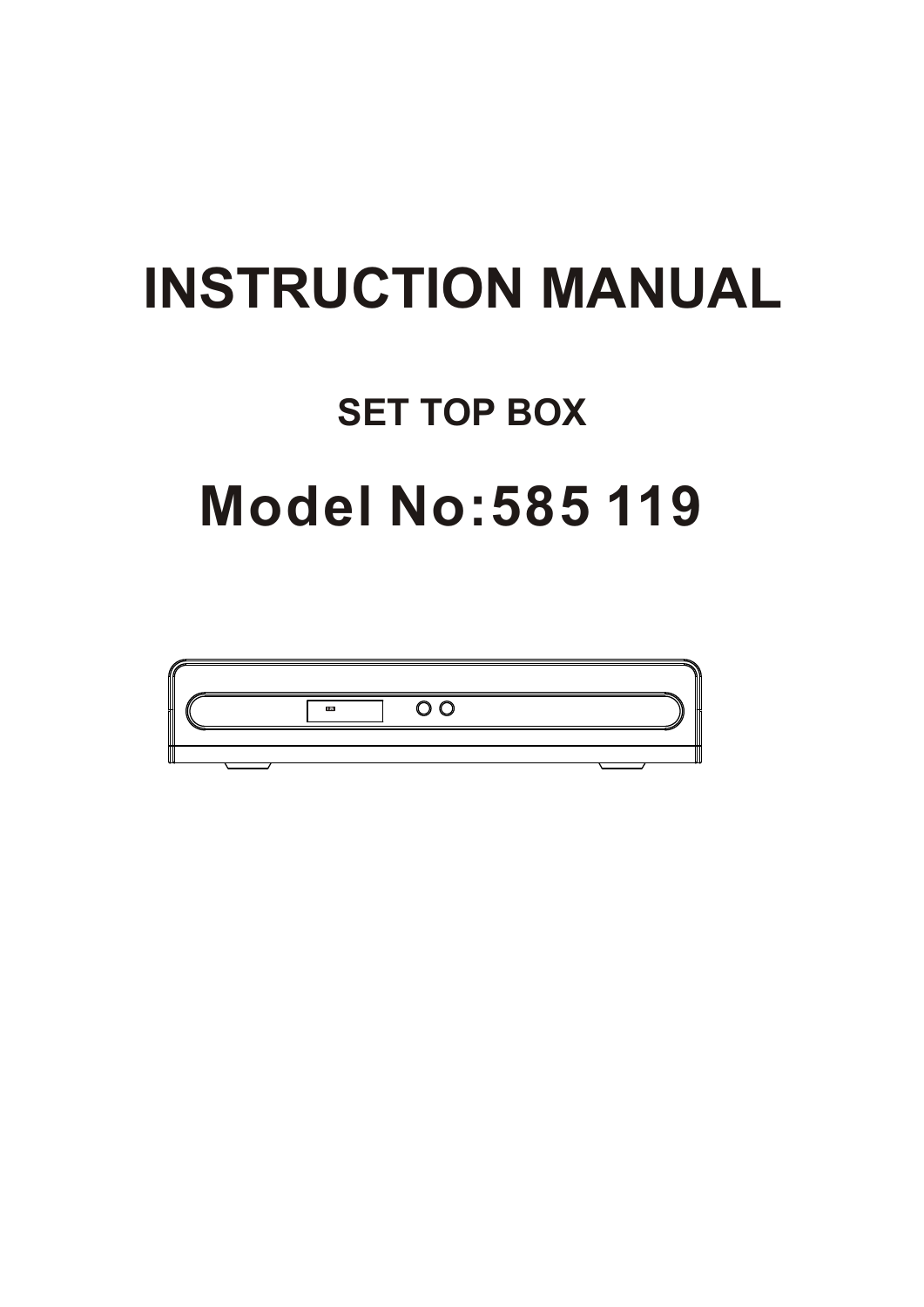# **Front panel and rear panel illustration**



# **Remote control**

6



| 1. Power            | $13. VOL +$     |
|---------------------|-----------------|
| 2. Number keys      | 14. CH-         |
| 3. Menu             | $15.$ CH+       |
| 4. Mute             | 16. Color keys  |
| 5. Exit             | 17. Audio       |
| 6. EPG              | <b>18. INFO</b> |
| 7. List             | 19. Subtitle    |
| 8. FAV              | 20. Text        |
| 9. Back             | 21. Page up     |
| 10. Navigation keys | 22. Page down   |
| 11. OK              | 23. TV/radio    |
| 12. VOL -           |                 |
|                     |                 |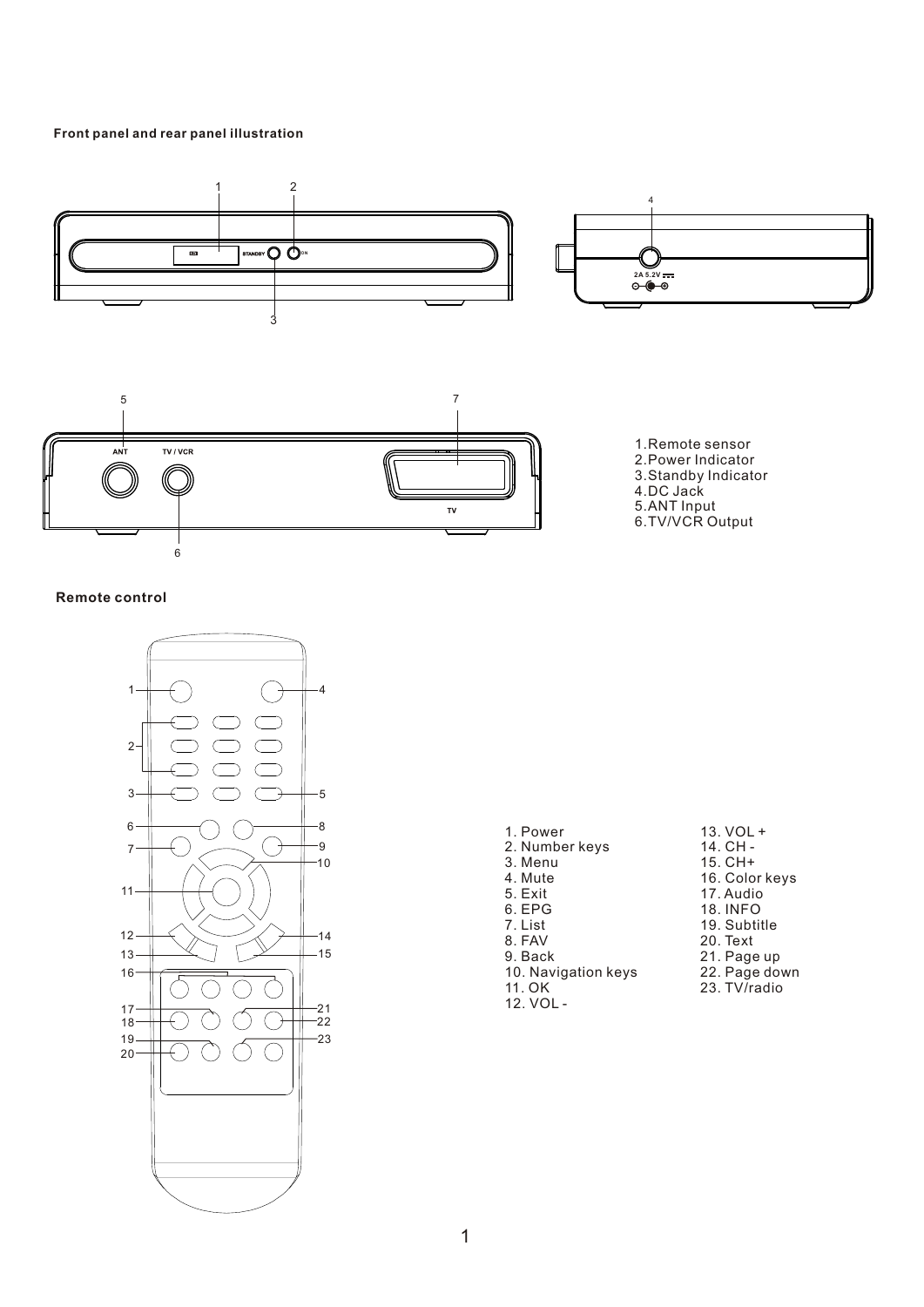Connecting your set top box



1. Connect the antenna to the ANT IN jack on the back of the Set Top box.

2. Using the RF cable, connect the TV/VCR OUT jack on the back of the set top box to the ANTENNA IN jack on the back of your TV, or you may also connect the TV/VCR OUT jack to the ANT IN jack of another equipment via RF Coaxial cable. 3. Connect the small end of the power supply to the DC in jack on the side of the set top box; and plug the other end into a power outlet or surge protector.

4. Turn on the set top box and TV.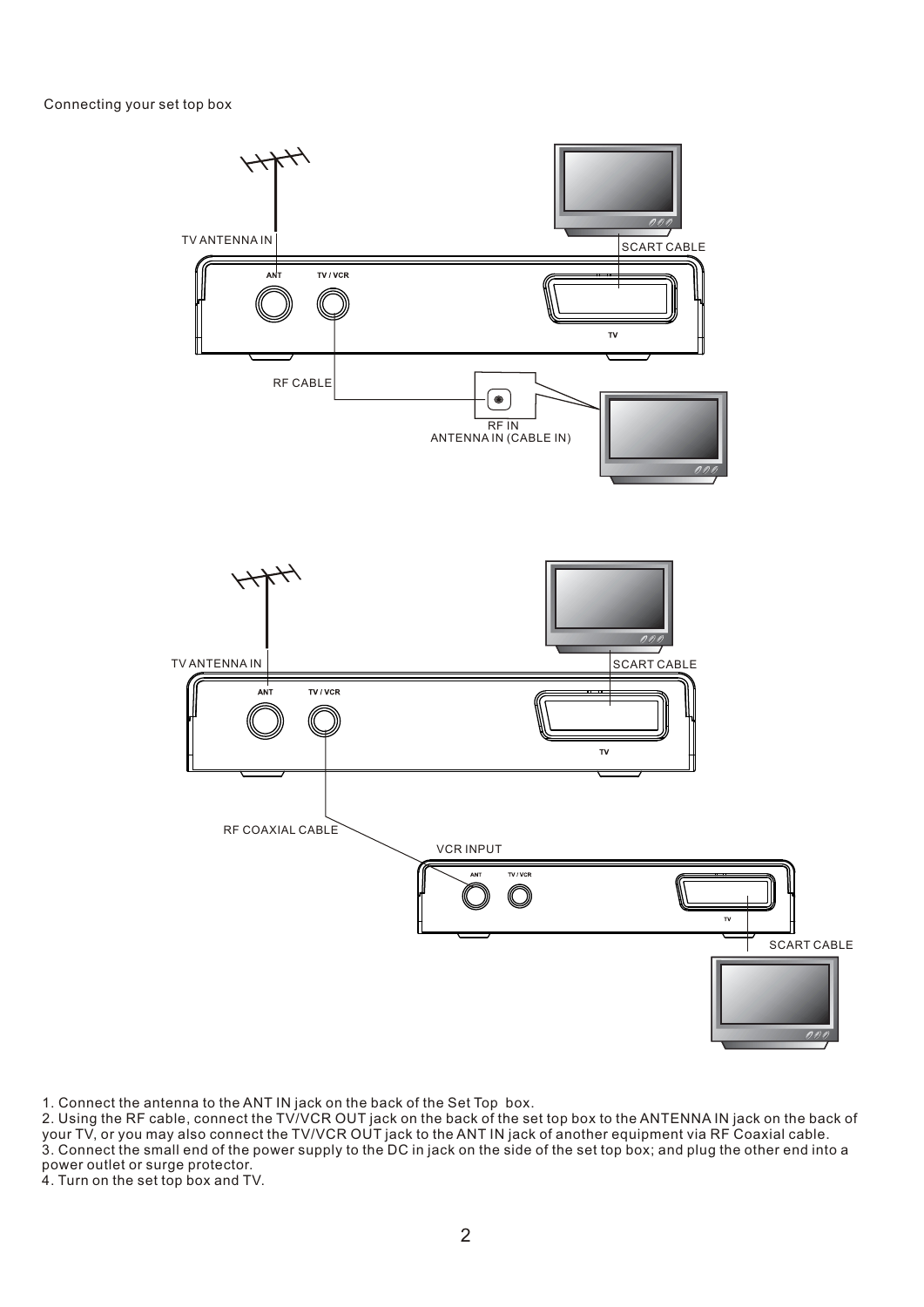

**Make sure to match the "+" and "-" of the batteries with the marks inside the battery compartment**

**Notes:**

**Improper use of batteries may cause battery leakage and corrosion. To operate the remote control correctly, follow the instructions below:**

**-Do not insert the batteries in the wrong direction.**

**-Do not charge, heat, open, or short-circuit the batteries.**

**-Do not throw batteries into a fire.**

**-Do not leave dead batteries in the remote control.**

**-Do not use different types of batteries together, or mix old and new batteries.**

**-If you do not use the remote control for a long period of time, remove the batteries to avoid possible damage from battery corrosion.**

**-If the remote control does not function correctly or the operating range becomes reduced, replace all batteries with new ones.**

**-If battery leakage occurs, clean the battery compartment, then insert new ones.**

**Using remote control**

**Point the remote control at the remote sensor. (The picture below are for reference only.)**



#### **Notes:**

**- point the remote control directly at the player's remote sensor.**

**- The maximum distance from the sensor to the remote control is approximately 6m .**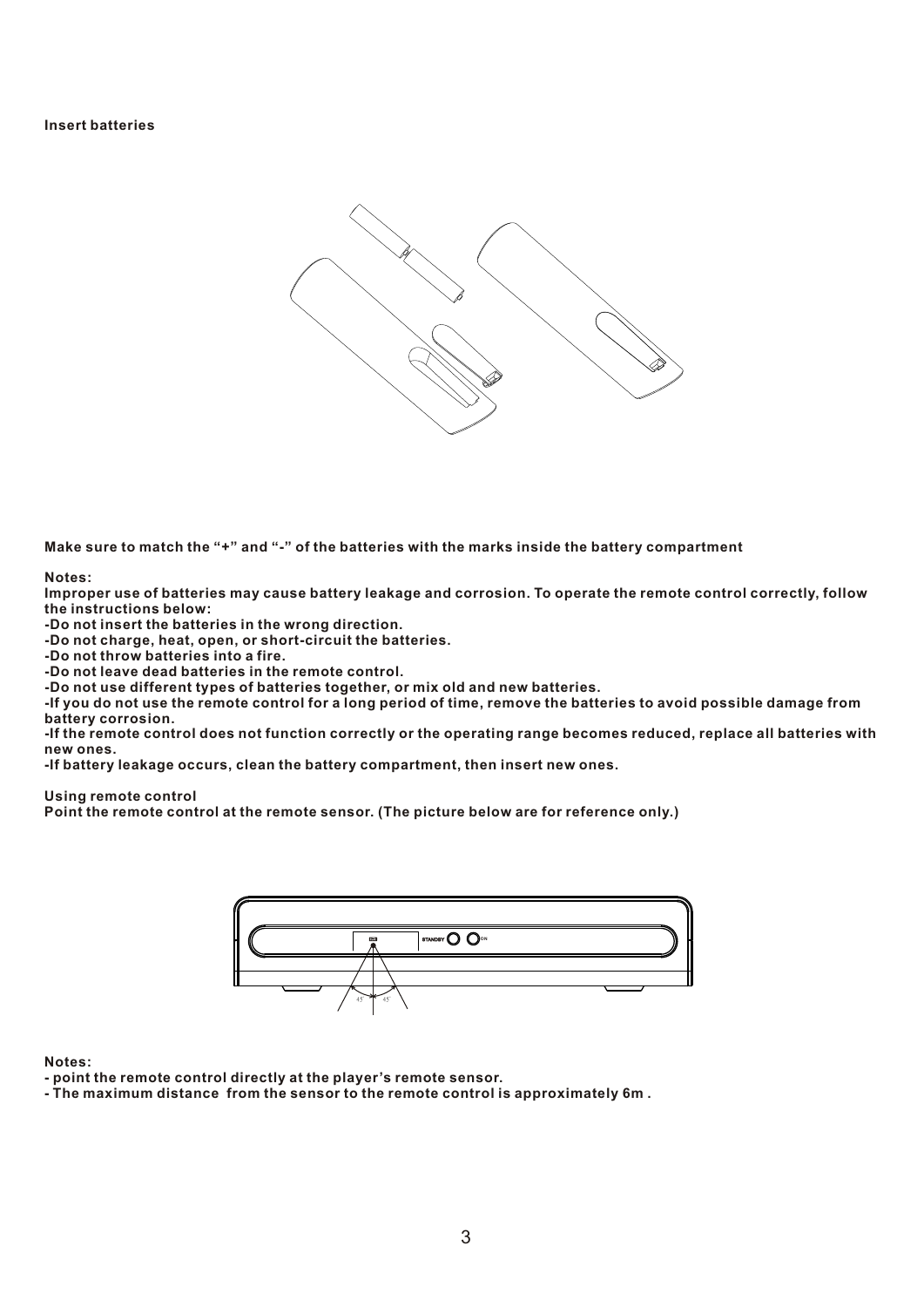# **1.Easy install**

1.when first time power on, it will show welcome page like below:



- 2.Press [up/down] key to move highlight.
- 3.Press [Left/right] key to select region and OSD language.
- 4.Move highlight to [OK] button and press [OK] key to begin to auto scan.



5.press [Exit] key to exit menu.

## **2.Main Menu**

1.when you press [Menu] key, you can enter main menu. There will display the picture like below:



# **3.Channel**



1.Press [up/down]key to select items between TV channel list and radio channel list. 2.press [OK] to enter the select item.

## **3.1 TV Channel List**

when you enter to"channel list" menu, there will display the screen like below:



1.You can move highlight by press [Up/Down] key to preview the current highlighted program in the right side preview program.

2.You can press [page up/page down] key to implement the page Up/down function.

3.You can press [OK] keys to enter full screen playing mode.

4.You can press [Menu] or [Exit] keys to go back to menu.

5.Press the number key [1] ~[4] can implement the corresponding function in "channel list".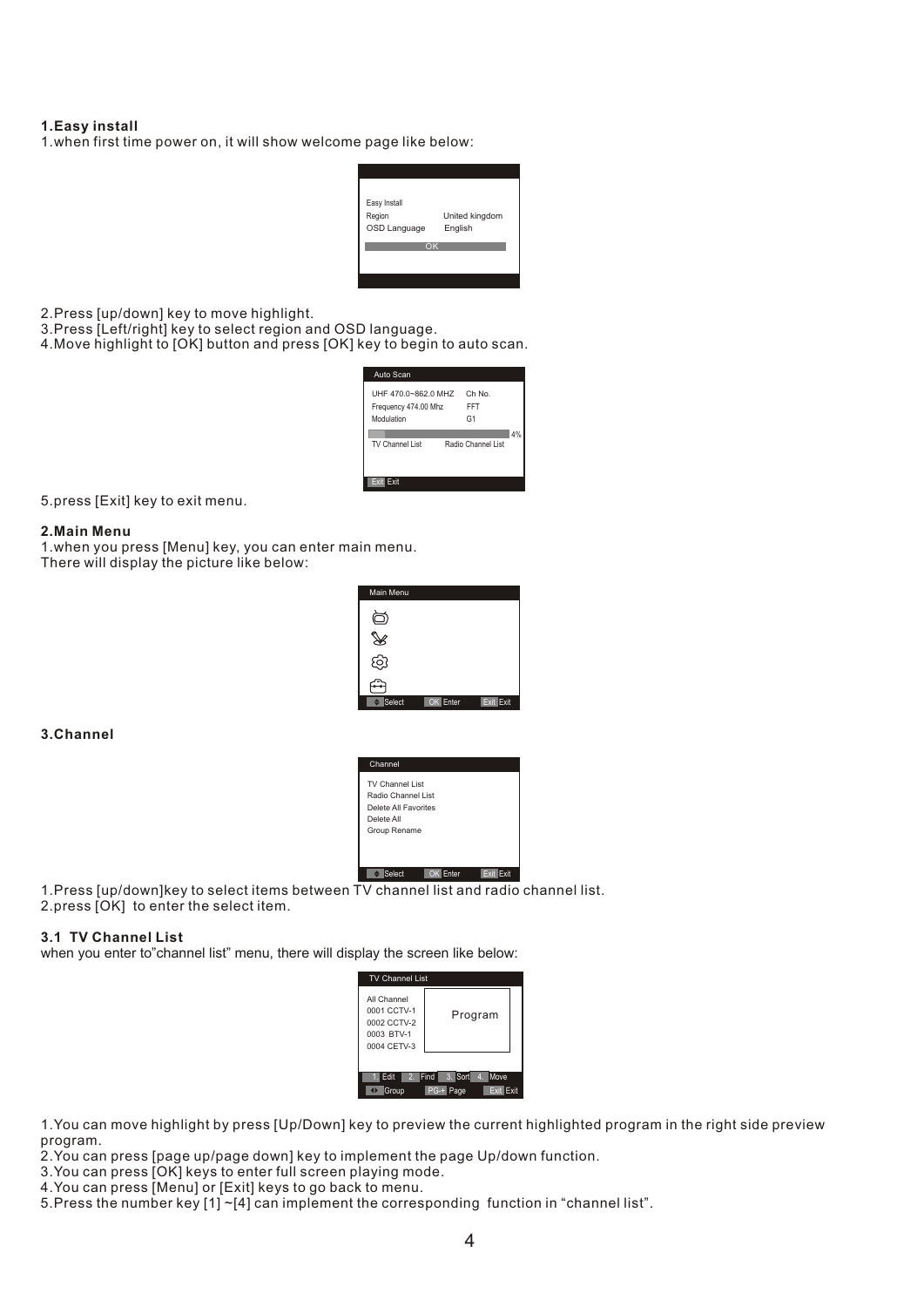# **Edit**

1.when you press number [1]Edit, you can edit channel list. It will display like below.

| <b>TV Channel List</b>                                                 |                                                                            |
|------------------------------------------------------------------------|----------------------------------------------------------------------------|
| All Channel<br>0001 CCTV-1<br>0002 CCTV-2<br>0003 BTV-1<br>0004 CETV-3 | Program                                                                    |
| Group                                                                  | OK Select 0 All 1. Favor 2. Lock 3. Skip<br>Exit<br>Fxit<br>$PG-+$<br>Page |

2.if "menu lock" is on, you must input password to enter in "Edit" menu.

- 3.Press[OK] and number key [1] ~ [4] to implement the corresponding function.
- 4.Press [Left] or [Right] key to change group.
- 5.Press [ page up] or [ page down] to page.
- 6.Press [Menu] or [Exit] to exit.

*Select*

| <b>TV Channel List</b>                                                 |                                                                                |  |
|------------------------------------------------------------------------|--------------------------------------------------------------------------------|--|
| All Channel<br>0001 CCTV-1<br>0002 CCTV-2<br>0003 BTV-1<br>0004 CETV-3 | Program                                                                        |  |
|                                                                        | OK Select 0 All 1. Favor 2. Lock 3. Skip<br>Delete D Group PG-+ Page Exit Exit |  |

1.press [OK] key to select the highlighted channel. Press [OK] again to cancel the selection.

*Select all*

| <b>TV Channel List</b>                                                 |                                                                         |
|------------------------------------------------------------------------|-------------------------------------------------------------------------|
| All Channel<br>0001 CCTV-1<br>0002 CCTV-2<br>0003 RTV-1<br>0004 CETV-3 | Program                                                                 |
| <b>Delete</b>                                                          | OK Select 0 All 1. Favor 2. Lock 3. Skip<br>4 Group PG-+ Page Exit Exit |

1.press number [0] key to select all channels. Press number [0] again to cancel all selection.

## *Favorite*

|                                             | <b>TV Channel List</b>                                                                        |                                          |
|---------------------------------------------|-----------------------------------------------------------------------------------------------|------------------------------------------|
| All Channel<br>0001<br>0002<br>0003<br>0004 | Group<br>Group 1<br>Group <sub>2</sub><br>Group 3<br>Group 4<br>Group 5<br>Group <sub>6</sub> | Program                                  |
|                                             | Group 7<br>Group 8                                                                            |                                          |
|                                             |                                                                                               | OK Select 0 All 1. Favor 2. Lock 3. Skip |
|                                             | Delete                                                                                        | Group PG-+ Page Exit Exit                |

1.press number [1] key to set the favorite channel. It will display "Group" box for you to select group(group 1~8). Press [ up ] or [down] key to move the highlight, and press [OK] to select the favorite group. It will ask you assign channel to Group N. Are you sure? Select "Yes" to confirm and select "No" to cancel operation.

2.if you want to cancel the favorite channel. Press [ Left ] or [Right] key to switch to favorite group and press number key [ 4 ] to delete the channel in favorite group.

*Lock*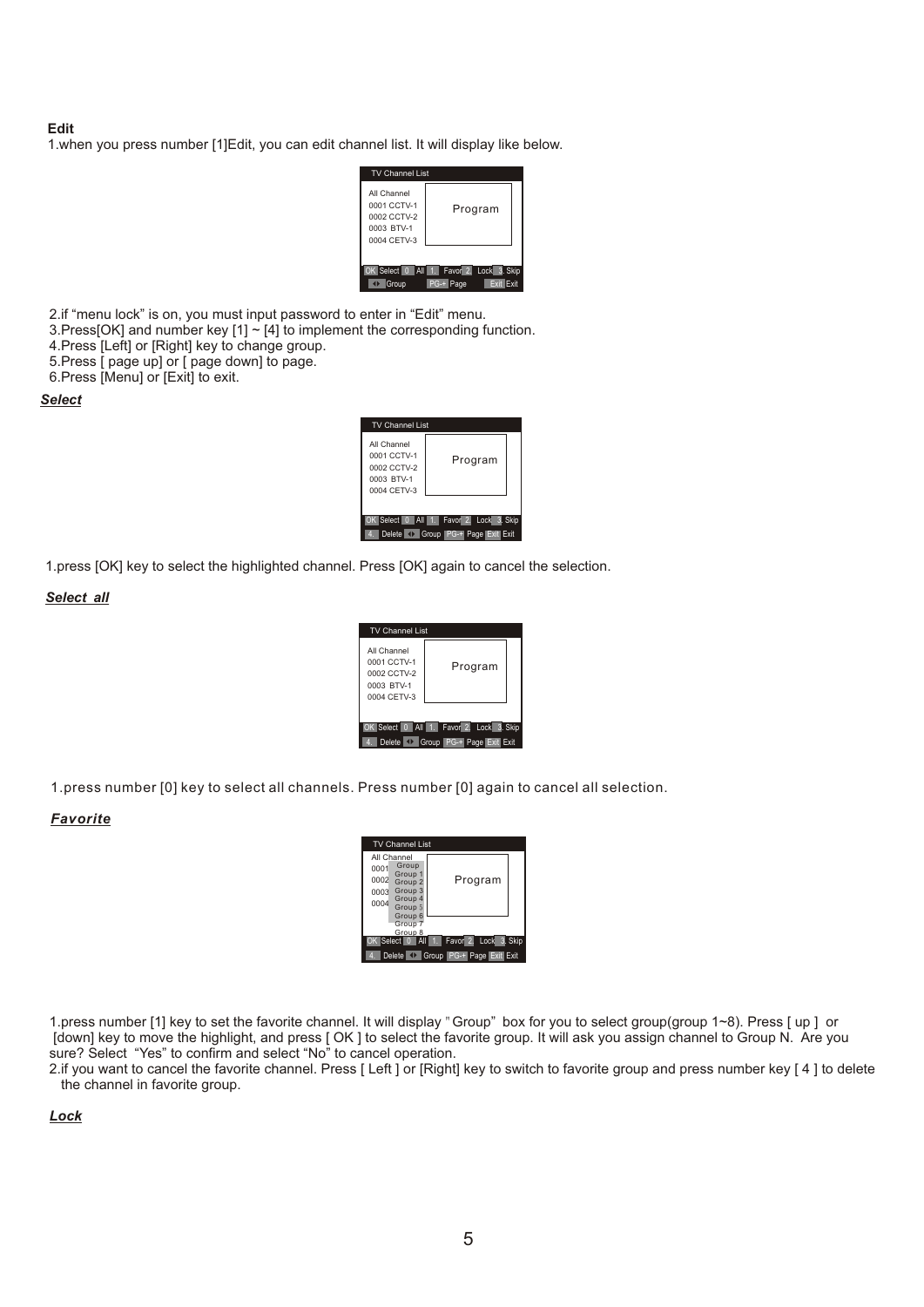| <b>TV Channel List</b>                                                         |  |
|--------------------------------------------------------------------------------|--|
| All Channel                                                                    |  |
| 0001 CCTV-1<br>0002<br>Switch lock channel, Are you sure?                      |  |
| 0003<br>Yes<br>NΩ<br>$0004$ $-1$ $-1$                                          |  |
|                                                                                |  |
| OK Select 0 All 1. Favor 2. Lock 3. Skip<br>Delete 1 Group PG-+ Page Exit Exit |  |

1.pressing number [2] key, it will ask you " switch lock channel. Are you sure?" Select " Yes" to confirm and select " No" to cancel the operation.

2.when highlight on the lock channel, press number [2] key again can cancel the lock mark.

3.if "Channel Lock" is "ON", you can not see the locked channel. If you want to watch the locked channel, you have to disable channel lock in main menu/ parental lock/ channel lock to unlock all locked program.

# *Skip*



1.pressing number [3] key, it will ask you " switch skip channel. Are you sure?" Select " Yes" to make a skip mark and select " No" to cancel the operation.

2.when highlight on the skip channel, press number [3] key again can cancel the skip mark.

# *Delete*



1.pressing number [4] key, it will ask you " Delete channel. Are you sure?" Select " Yes" to delete the highlighted channel and select " No" to cancel the operation.

# **Find**

| <b>TV Channel List</b><br>All Channel<br>0001 CCTV-1<br>0002 CCTV-2<br>0003 BTV-1<br>0004 CETV-3 | Find<br><b>ABCDEFG</b><br>HIJKIMN<br>OPORSTU<br>VWXYZ12<br>3456789<br>$( ) @$ \$-+<br>? Sp Del OK |
|--------------------------------------------------------------------------------------------------|---------------------------------------------------------------------------------------------------|
| Exit                                                                                             | 2 Find 3. Sort 4.                                                                                 |
| Group PG-+ Page Exit Exit                                                                        | Move                                                                                              |

1.pressing number [2] key, it will show a " Find window and you can find the channel you want.

2.Press [Up] [Down] [Left] [Right] key to move the highlight in "Find" window. Press [OK] to input char.

- 3.Move the highlight to " OK" and press [OK] key to save the modification.
- 4. press [Exit] key to cancel the operation.

**Sort**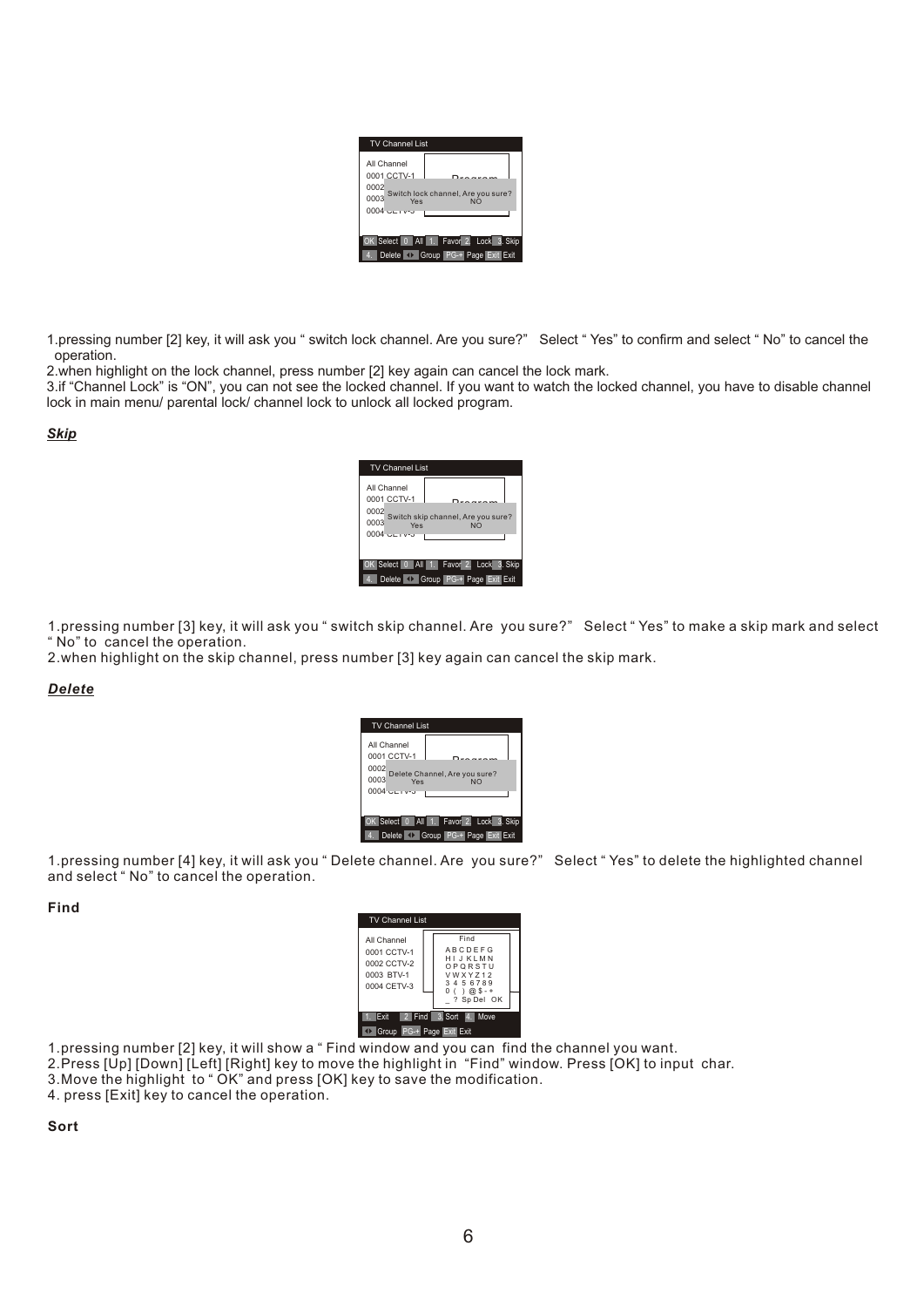

1.pressing number [3] key to sort channel.

2.it will display a dialogue to confirm. If you select "Yes", it will display " sort " box. 3.press [up] or [ right ] key to move highlight and press [ OK ] to select sort type such as default/Name(A/Z)/Name(Z/A)/FTA/Lock.

# **Move**



1.pressing number key [4], there will show a "moving mark" in the right side of the selected channel like above. 2.you can move the selected channel to the position that you want to place by press [up/down]key. And press [OK] to confirm your decision.

#### **3.2Radio channel list**

Basically, the operation of "radio channel list" is same as " TV channel list", but there is one point different: in "radio channel list" mode. there is no video information, so it will always display Radio's logo in the right side preview window.

#### **3.3Delete all favorites**

This operation will remove all favorites channels(includes TV and radio favorite channels) from favorite list.

When you press [OK] key on " delete all favorites" , it will ask you "warning! Do you really want to delete all favorite channels?" Select " Yes" to confirm or select "No" to cancel the operation.

#### **3.4Delete all**

1.pressing [OK] key on the " delete all", it will display " input password" dialogue. Default password is "0000".

2.then it will display a dialogue for you to confirm. Selecting "Yes" will delete all channels(includes TV and radio channels).

?Frequently asked question

Q:IF I incautiously delete all channels, what should i do?

A:there are two ways to restore:

To auto scan all channels in" installation " function.

To channel scan in "installation" function.

## **3.5Group Rename**

1.pressing [OK] key on the "Group Rename", it will show a " Group Rename" window and you can rename the highlighted group (group 1~8). Press [Up] or [Down] key to move the highlight, and press [OK] to select the group.

| Group Rename                               |
|--------------------------------------------|
| Group 1                                    |
| Group 2                                    |
| Group 3                                    |
| Group 4                                    |
| Group 5                                    |
| Group 6                                    |
| Group 7                                    |
| Group 8                                    |
|                                            |
|                                            |
| OK Rename<br>Exit<br><b>Select</b><br>Exit |

2.Press [Up] [Down] [Left] [Right] key to move the highlight in "Rename window. Press [OK] to input char.

3. Move the highlight to "OK" and press [OK] key to save the modification.

4.Move the highlight to "ESC" and press [OK] key to cancel the operation.

## **4.Installation**

When you enter to "installation" menu, there will display the screen like below: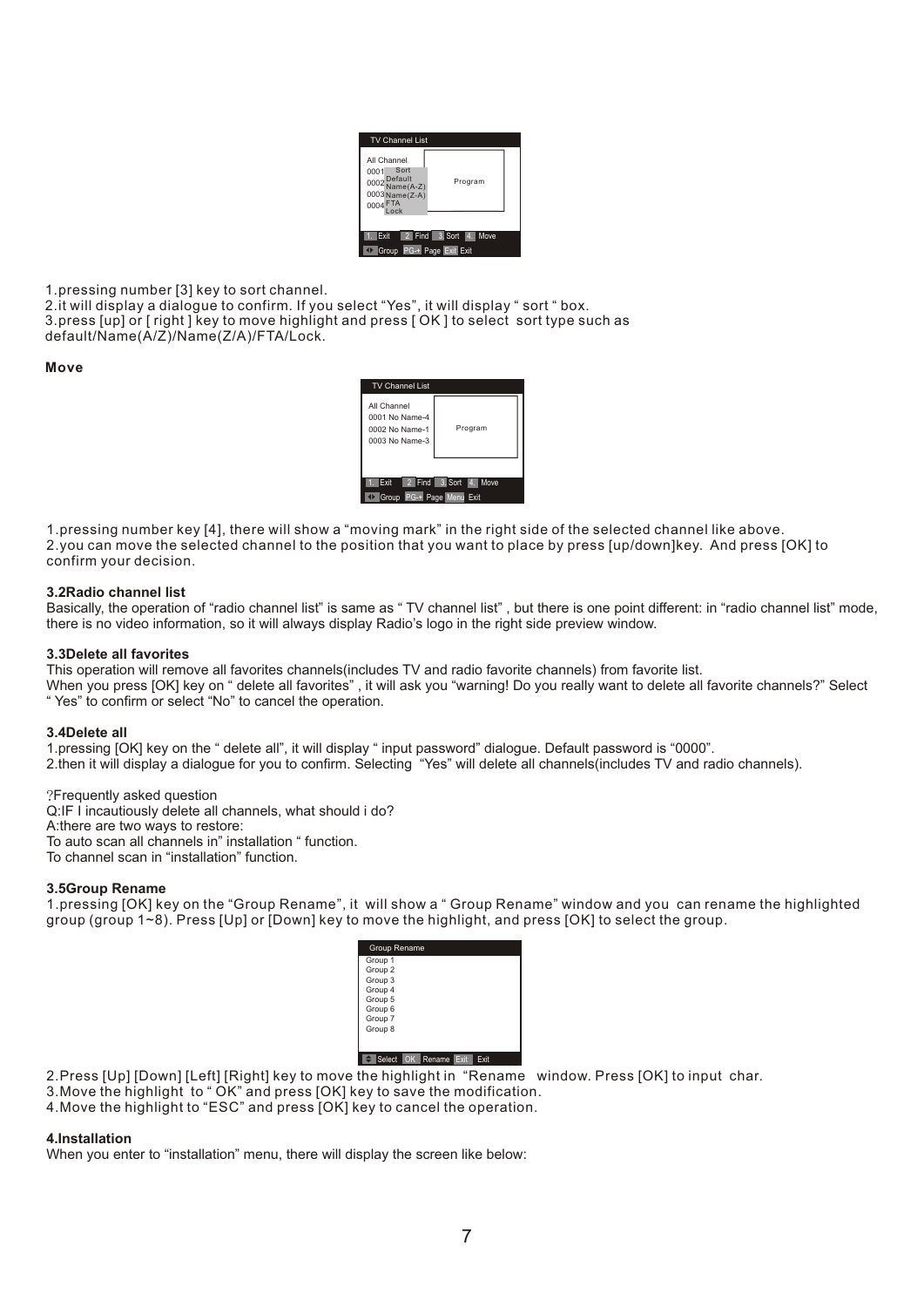

In" installation" menu;

- 1. Press [up/down]key to select menu items among each item.
- 2. Press [OK] key to enter the selected item.

# **4.1Auto Scan**

When you enter to" auto scan" menu, there will display the screen like below: (if channel lock is" on", input password first. Default password is "0000")



- 1. Firstly please select the country in system setup menu/region and time/region, such as "France".
- 2. In "scan mode" item, press [left/right] key to select scans all channels or just scans free channels.
- 3. Move the highlight to "search " item and press [OK] key to start scanning.
- 4. In the "auto scan" menu, press [exit] key to draw back from the scanning.

# **4.2Channel Scan**

When you enter to" channel scan" menu, there will display the screen like below:

| Channel Scan              |                 |  |
|---------------------------|-----------------|--|
| Scan Mode                 | By Channel      |  |
| Scan Band                 | <b>UHF</b>      |  |
| Ch No.                    | 25(506.000 Mhz) |  |
| Frequency                 | 506.000         |  |
| <b>BandWidth</b>          | 8 Mhz           |  |
| Search                    |                 |  |
| Signal Intensity          | 90%             |  |
| <b>Signal Quality</b>     | 97%             |  |
|                           |                 |  |
| <b>OK</b> Enter<br>Select |                 |  |

1. There are two modes. You can scan channel by channel or by frequency.

2.when scan band is UHF and region is "France", the range of Ch NO.Is from 21to 69. When scan band is VHF and the region is "France",the range of Ch NO. Is from 1 to 9.( It is according to region.)

3.when you complete your modification, move highlight to "search" item and press [OK] key , then it will begin to scan.

4. Press [Exit] key to exit the scanning.

# **4.3 Tuner setting**

When you enter to" tuner setting" menu, there will display the screen like below:

| <b>Tuner Setting</b> |                |     |      |        |
|----------------------|----------------|-----|------|--------|
| <b>Tuner Power</b>   | $\overline{a}$ | Off |      | $\geq$ |
|                      |                |     |      |        |
|                      |                |     |      |        |
|                      |                |     |      |        |
|                      |                |     |      |        |
|                      |                |     |      |        |
|                      |                |     |      |        |
|                      |                |     |      |        |
|                      |                |     |      |        |
| Change               |                | Ex  | Exit |        |

1. Tuner power: on/off

# **4.4 Service Language**

When you enter to "Service Language" menu, there will display the screen like below: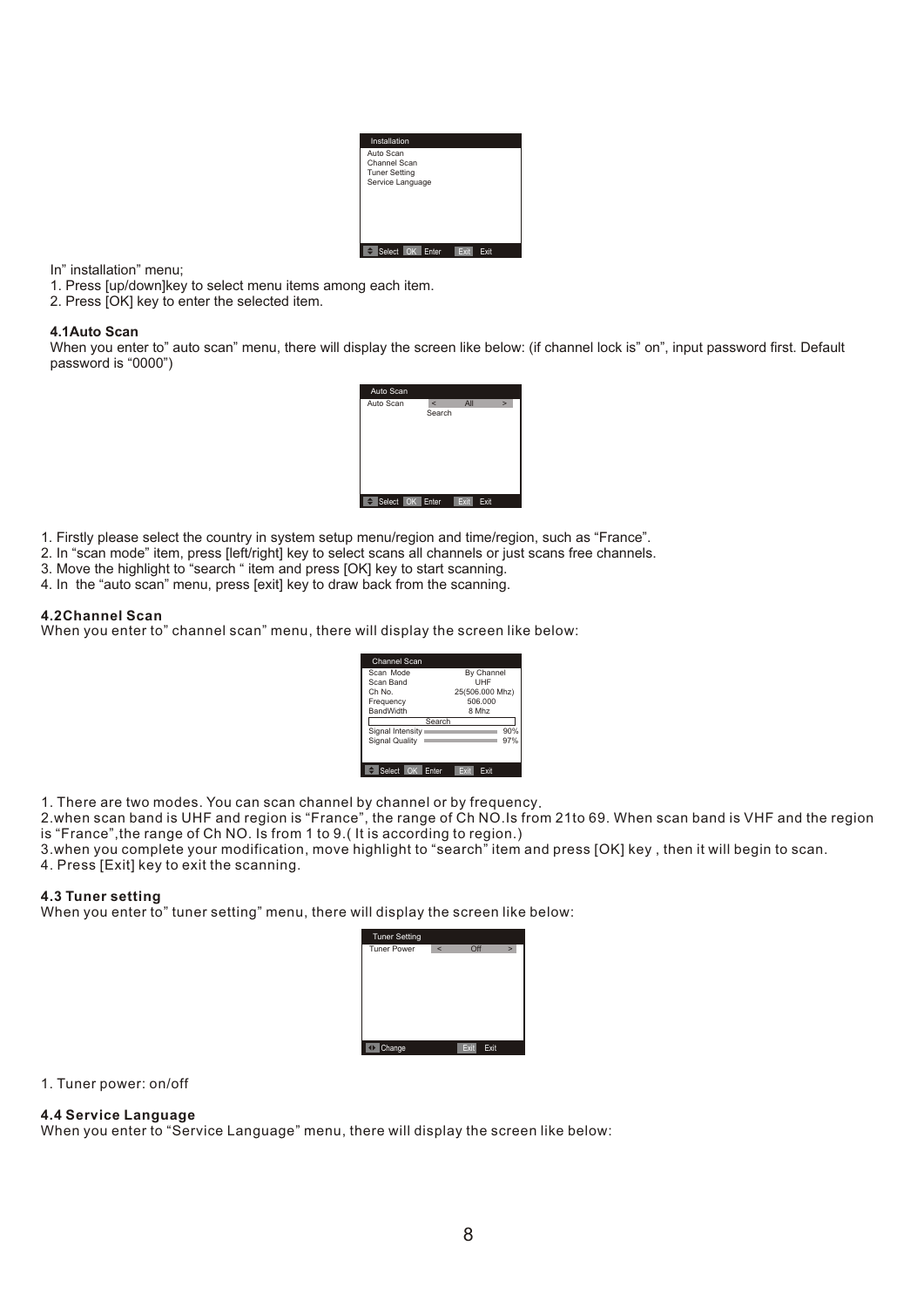| Service Language              |          |           |        |
|-------------------------------|----------|-----------|--------|
| Service Language <            | Update   | English   |        |
| Change<br>$\triangle$<br>Exit | l Select | <b>ok</b> | Select |

- 1. Service Language: Press [Left], [Right] key to select the language of MHEG program stream.
- 2. Move highlight to [Update] button and press [OK ] key to update.

# **5. System setup**

When you enter to" system setup" menu, there will display the screen like below:



In "system setup" menu:

- 1. Press [left/right] key to select menu pages among channels, installation system and tools.
- 2. Press [up/down] key to select menu items among each item.
- 3. Press [OK] key to enter the selected item.

# **5.1 OSD Language**

When you enter to" language" menu, you will see the screen like below:



1. OSD language: press[left], [right] key to change the osd language.

2. Press [Exit] key to draw back from" osd language" menu.

#### **5.2 TV system**

When you enter to" TV system" menu, you will see the screen like below:



1.Aspect mode is used for switching the screen aspect ratio mode. Now we provide below options: 4:3LB/4:3PS/16:9. You can press [left/right] key to select each mode circularly.

2.Video output is use for switching the video output mode. Now we provide below options: CVBS+RGB You can press [left/right] key to select each mode circularly.

3.LCN mode can control the channel whether sort by the sequence information in the streams. The option is :on/off. You can press [left/right] key to select each mode circularly.

4. Press [Exit] key to draw back from "TV system" menu.

## **5.3 Region and Time**

When you enter to" region  $\&$  time" menu, you will see the window like below: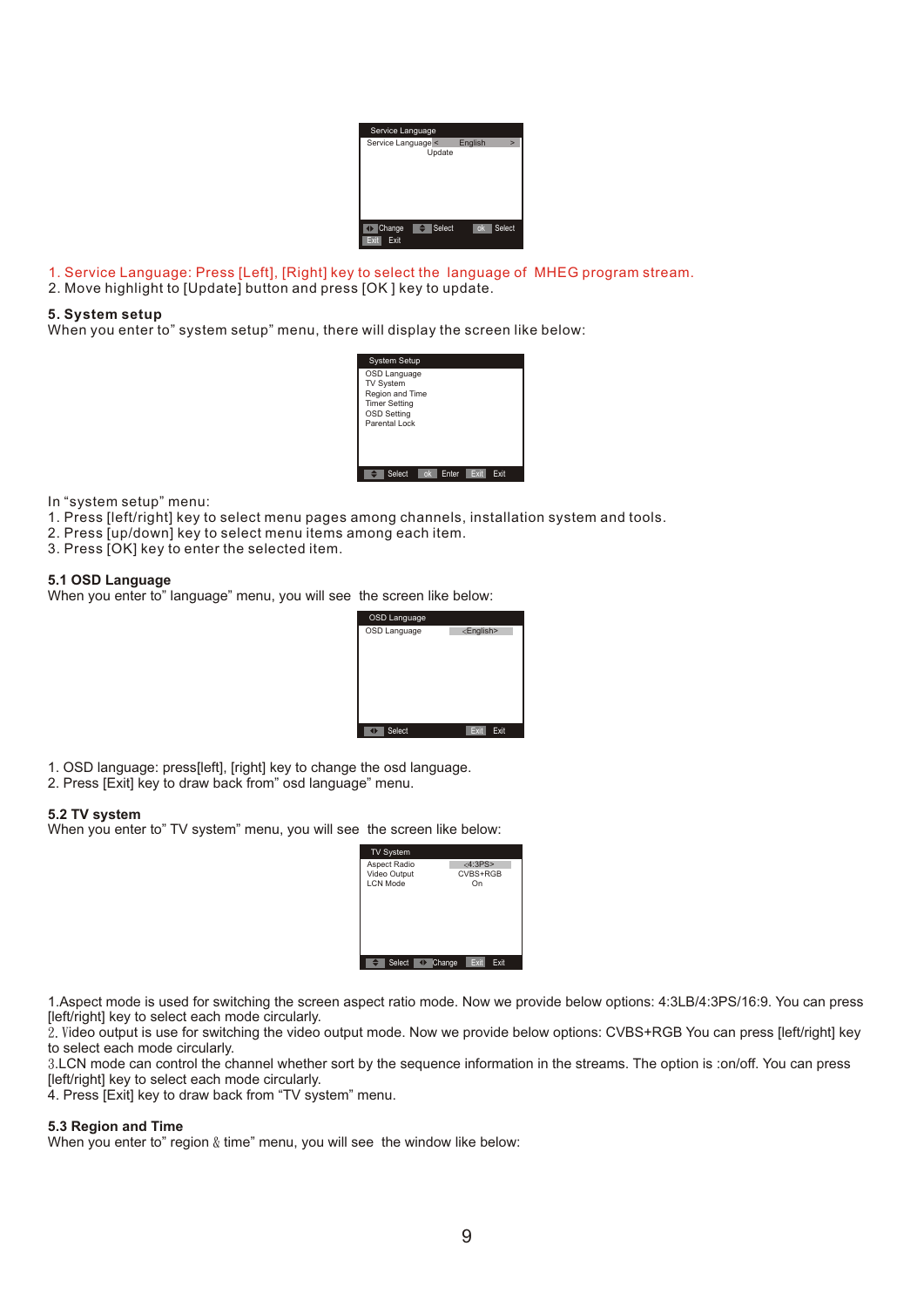| Region              | <united kingdom=""></united> |
|---------------------|------------------------------|
| <b>GMT Usage</b>    | By Region                    |
| <b>GMT Offset</b>   | $GMT + 00:00$                |
| Date                | 2008/01/09                   |
| Time                | 01:51                        |
| Summer Time         | Off                          |
| <b>Time Display</b> | Off                          |
|                     |                              |
|                     |                              |
|                     |                              |

-Region is used for selecting the country which you are in. You can press [left/right] key to select each mode circularly. -GMT usage: this item is use for open the usage of GMT. You can press [left/right] keys to switch "off/user define/by region".

-The " GMT offset" item is valid only when the setting of " GMT usage" is"user Define". You can press [Left/Right] keys to switch "GMT offset" value, and the range is "-12:00~+12:00", increase each half hour progressively.

-"Date" and" Time" items are valid only when the setting of "GMT usage" is off. You can press [left/right] keys to moving highlight and use number keys to input directly.

Region is used for selecting the country which you are in. You can press [left/right] key to select each mode circularly. -GMT usage: this item is use for open the usage of GMT. You can press [left/right] keys to switch "off/user define/by region". -The " GMT offset" item is valid only when the setting of " GMT usage" is"user Define". You can press [Left/Right] keys to switch "GMT offset" value, and the range is "-12:00~+12:00", increase each half hour progressively.

-"Date" and" Time" items are valid only when the setting of "GMT usage" is off. You can press [left/right] keys to moving highlight and use number keys to input directly.

---"Summer time" items are valid only when the setting of "GMT usage" is "By Region". You can press [left/right]keys to switch.

---Time display function can control whether the time will be displayed on screen or not.

---Press [Exit] key to draw back from "time" menu.

# **5.4 timer setting**

When you input to" timer setting" menu, you will see a screen like below:

| <b>Timer Setting</b>               |
|------------------------------------|
| Program Timer                      |
| Sleep Timer                        |
|                                    |
|                                    |
|                                    |
|                                    |
|                                    |
|                                    |
|                                    |
|                                    |
| OK Enter<br>Select<br>Exit<br>Exit |

# **Program timer**

When you enter " program timer", you will see the window like below:

| Program Timer         |                              |  |
|-----------------------|------------------------------|--|
| <b>Timer Number</b>   | $\overline{ }$<br>$\epsilon$ |  |
| <b>Timer Mode</b>     | Off                          |  |
| Timer service         | <b>TV Service</b>            |  |
| Wake up Channel       | CETV-9                       |  |
| Date                  |                              |  |
| Month                 | <b>Jan</b>                   |  |
| Day                   | Wednesday                    |  |
| <b>Time</b>           | 01:51                        |  |
| Duration              | 00:01                        |  |
| Password Entry        |                              |  |
| OK<br>Select<br>Enter | Exit<br>Fxit                 |  |

1.current time information will display on the first row; if the current time is incorrect, please modify the time information in"time" item.

2.Timer mode: there are several modes for timer to setting, include off, once, daily, weekly, monthly

3.Wakeup channel: Press [OK] key to enter channel list and select channel that you want to setting.

4.Month/Date: Press [Left/Right] keys to select your wakeup date.

5.Day: if "Timer mode" is "weekly", this item is valid. you can select day such as Monday, Tuesday, ..., Sunday.

6.Time: press [OK] key and number keys to input your wakeup time. Once the time's up, no matter what the system is in standby mode or in playing mode, the system will automatically switch to the channel you want and start to play.

7.Duration: press [Left/Right] key to select duration.

8.Pressing [Exit] key, it will ask you "Are you sure to save" Select "Yes" to sa<del>y</del>e the timer or select "No" to cancel the operation.

# **Sleep Timer**

When you enter "Sleep timer", you will see the window like below: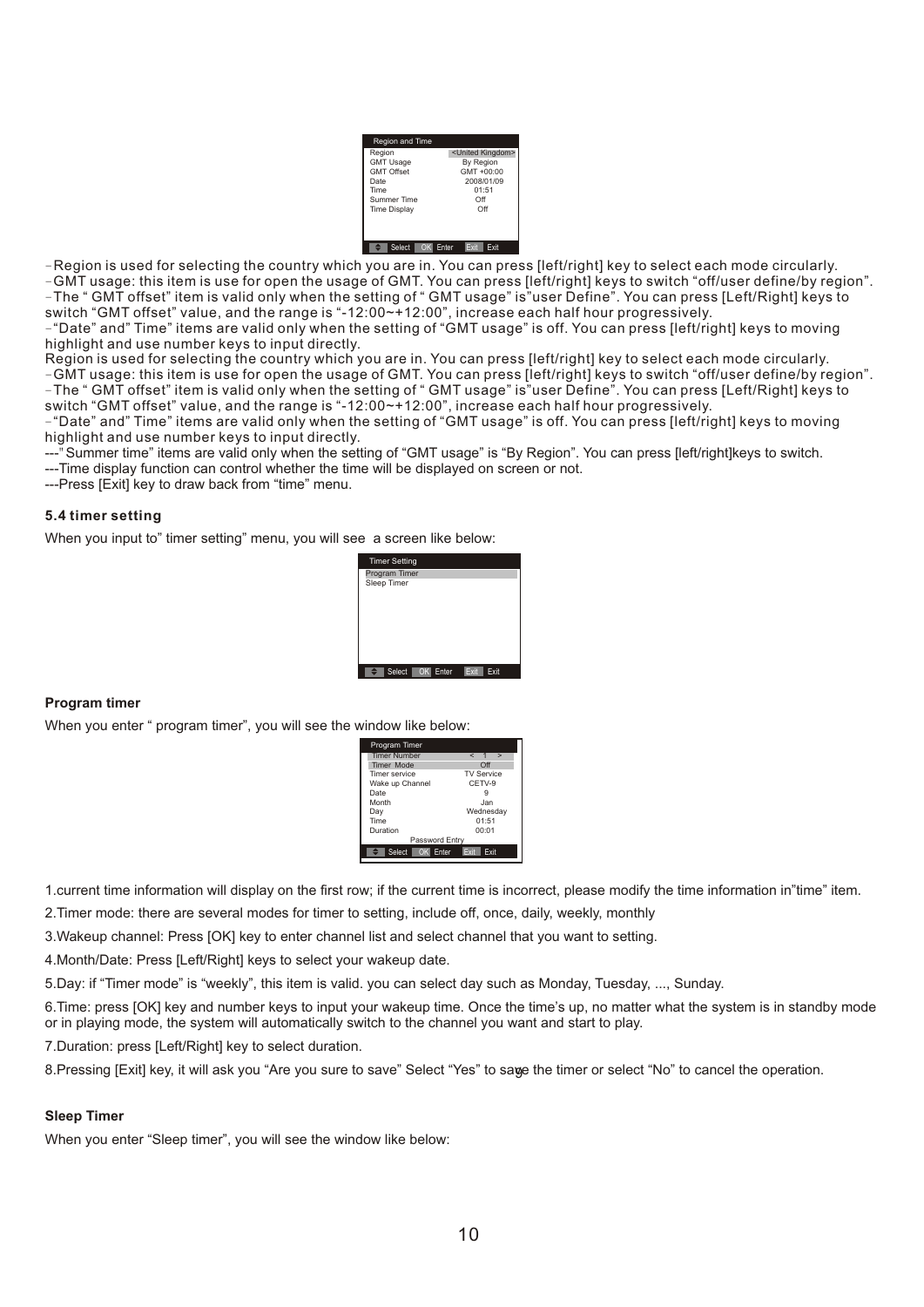| Sleep Timer                   |                |            |              |
|-------------------------------|----------------|------------|--------------|
| <b>Sleep Timer</b><br>Remains | $\overline{a}$ | $\circ$ ff | $\mathbf{I}$ |
| OK Start Timer<br>Select      |                | Exit       | Exit         |
| ee a screen like below:       |                |            |              |

When vou input to "OSD Setting" menu, you will see a screen like



1. Subtitle display: you can press [Left/Right] key to select"on" or"off". If the current channel has subtitle information, it will be showed up while this function is "on", if this is "off", there won't show up subtitle information even if the current channel has subtitle information.

2. OSD transparency: you can set the transparency of OSD. You can press [Left/Right] key to select the values. There are 5 levels of transparency, 10%,20%,30%,40%,50%, and "off" (means no transparency function).

3. Load default OSD setting: press OK to load default OSD setting.

4. Press [Exit] key to draw back from the"OSD Setting" menu.

#### **5.6 Parental Lock**

You can set a password for anyone who wishes to operate in the "installation" menu. And you can also set the password for the lock channels. (How to set the lock channel please refer to Lock) here will show you how to setting and how to revising the password. 1.In "Parental lock" function, press [OK] key, there will pop a dialogue for you to input the password. The default password is "0000". When you input the correct password, you will see a screen like below:



Menu lock determining that when user wishes to enter "installation" menu and " Channel List/Edit", whether have to input password or not. If the setting of "menu lock" is "Yes" which means user have to key in password, set "No" means unlock.

Channel lock can set the channel which user wants to lock it. If you want to see the lock channel, you can set channel lock" off". New password is used for revising password; you can press [OK] key firstly then input the new password in this item by using number keys directly. After you filled in 4 digital numbers, the highlight will auto skip to confirm password and ask you to input the new password again. If the password is correct, the screen will show up a message of "change password successfully". After finish saving and draw back to "system setup" menu, the revising is complete.

Press [Exit] key to draw back from the "parental lock" menu.

#### **6. Tools**

When you switch to "tools" menu, you will see a screen like below:



In "Tools" menu:

1. Press [Up/Down] key to select menu items among each item.

2. Press [OK] key to enter the selected item.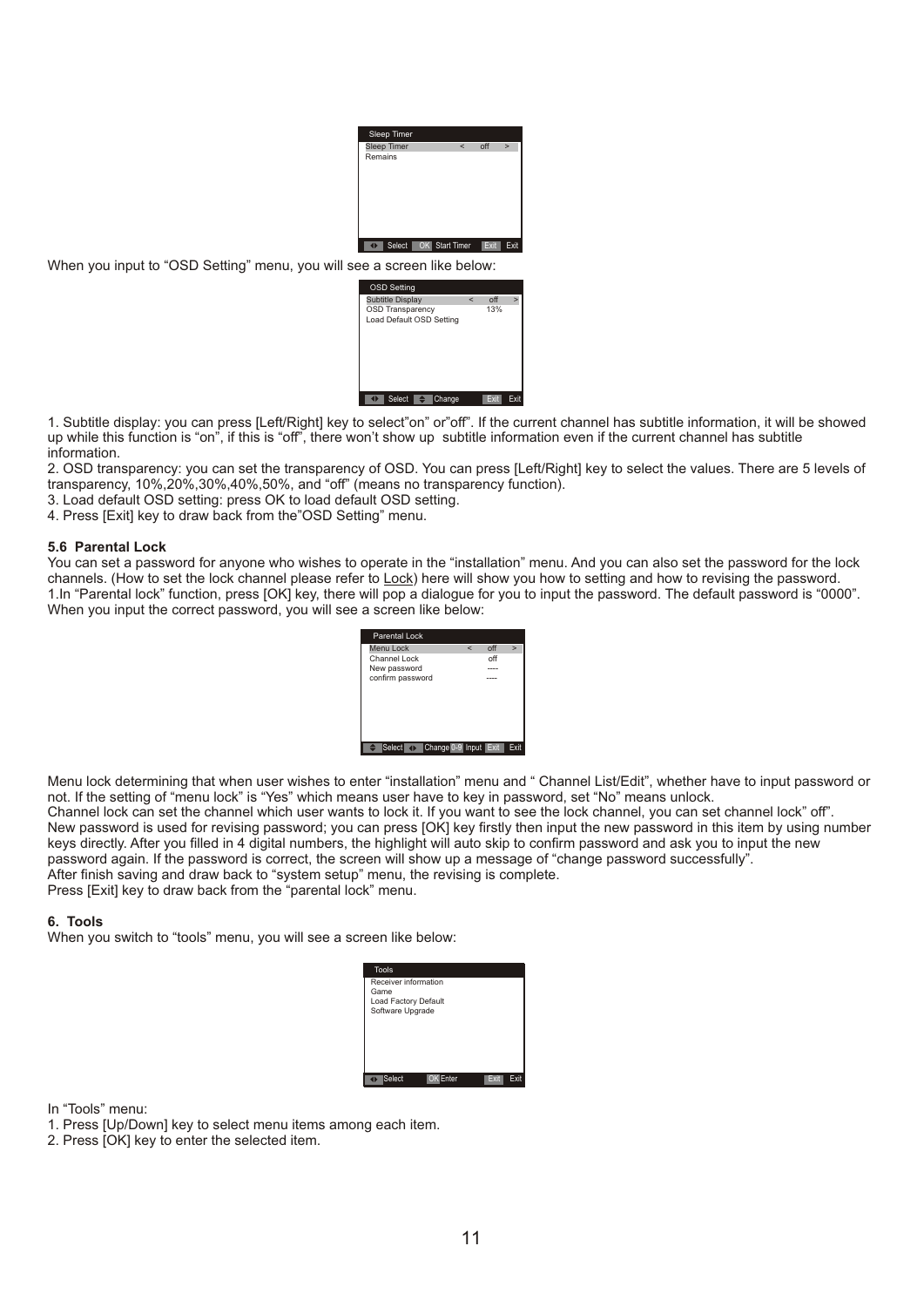# **6.1 Information**

- 1. When you enter to" information" menu, you will see some receiver information.
- 2. Press [Exit] key to draw back from "tool" menu.

# **6.2 Game**

 When you enter "Game" menu, you will see three Games include Tetris, Snake and Othello. Basic operation statement:

--Moving highlight to "setup" and press [Left/Right] key to select the game level (speed).

- --Moving highlight to "start" and press [OK] key to start the game.
- –Moving highlight to [Cancel] keys and press [OK] key to draw back form the game.

– start on the game:

 [Left/Right]---move shape left or right "Channel Up"---rotate clockwise

"Channel Down"---Faster Drop

[OK]---Pause/Play the game

[Exit]---Quit game and draw back to "game" menu.



## 2. Snake

Moving highlight to"Setup" and press [Left/Right] key to select the game level (speed).

Moving highlight to "Start" and press [OK] key to start the game.

Moving highlight to [Cancel] keys and press [OK] key to draw back from the game.

Start on the game:

 [Volume Up/Volume Down/Channel Up/Channel Down]---use these arrow keys to guide the snake. [OK]---Pause/Play game

[Exit]---Quit game and draw back to "Game" menu.



#### 3. Othello

Moving highlight to "Setup" and press [Left/Right] key to select the game level (degree of difficulty).

Moving highlight to "Start" and press [OK] key to start the game.

 Moving highlight to [Cancel] keys and press [OK] key to draw back from the game. Start on the game:

 [Volume Up/Volume Down/Channel Up/Channel Down]---use these arrow keys to guide chessman. [OK]---set chessman.

[Exit]---Quit game and draw back to "game" menu.

| <b>Tools</b>                                 |                |
|----------------------------------------------|----------------|
|                                              | Othello        |
|                                              | <b>Start</b>   |
|                                              | Setup          |
|                                              | Exit           |
|                                              | Class          |
|                                              |                |
|                                              | Black          |
|                                              | $\overline{2}$ |
|                                              | White          |
|                                              |                |
| Left/Right<br>$\bigcirc$ UP/Down<br>OK Enter | Exit<br>Exit   |

## **6.3 Load Factory Default**

| Tools<br>Game<br>Loa | Receiver information<br>Soft This operation will load default<br>and erase all the channels that<br>Yes | user added, continue? | No |  |
|----------------------|---------------------------------------------------------------------------------------------------------|-----------------------|----|--|
|                      |                                                                                                         |                       |    |  |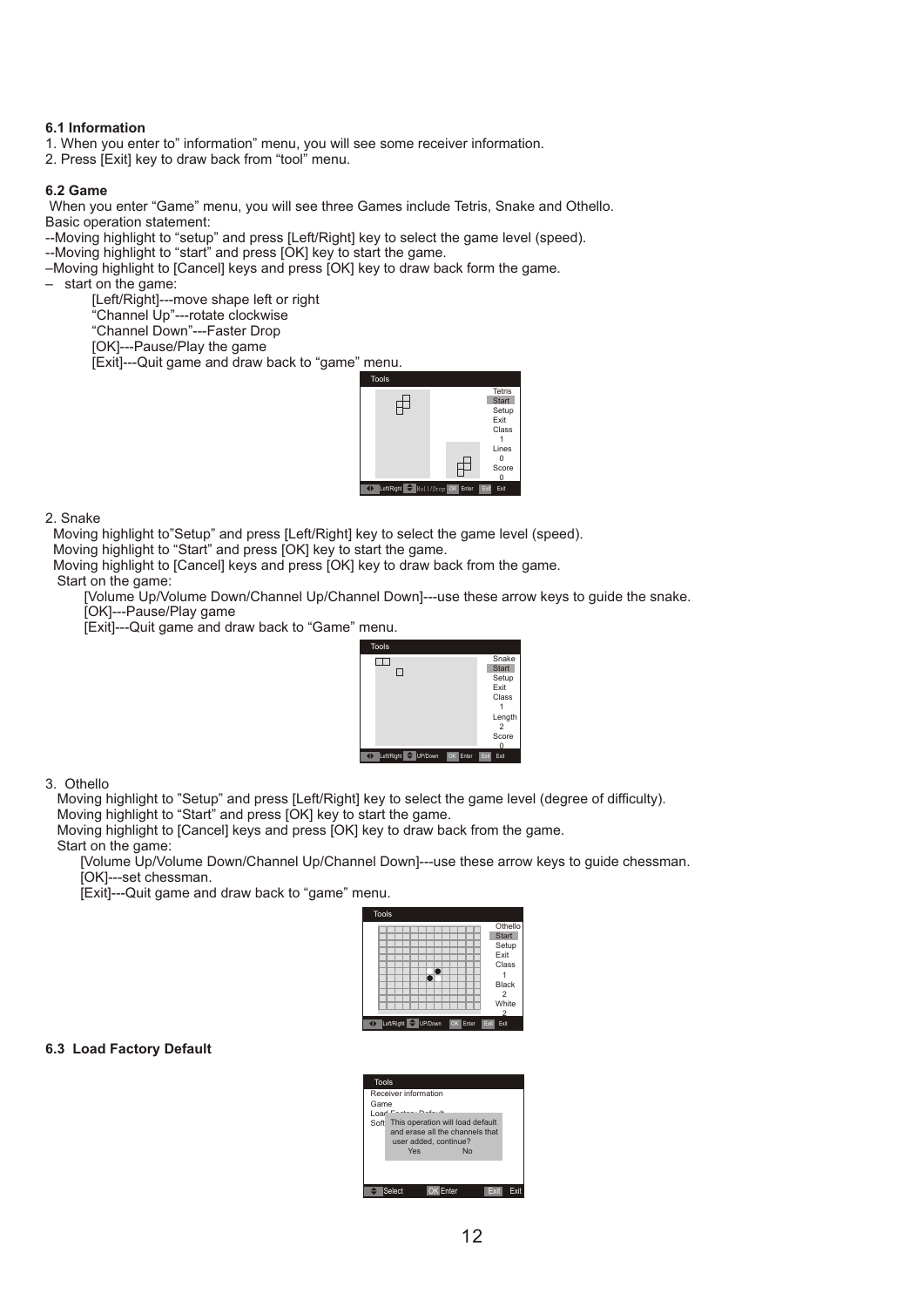When you press [OK] key in the "Load Factory Default" item:

1. There will pop a dialogue for you to enter the password, and the default password is "0000".

2. After you input the correct password, there will show a warning message to inquiry you " the operation will load default and erase all the channels that user added, continue?".

3. If you select "Yes" option, the all revised parameters of the receiver will reset to default value. Please carefully to using this function.

4. In step 1 and step 2, press [Exit] key can draw back from this item and without saving.

#### **6.4 Software Upgrade**

When you enter to "software upgrade " menu, you will see the window as below:



**Upgrade By RS-232**



1. Transfer mode: P2P/P2M. P2P means one STB upgrade the other one. P2M means one STB upgrade several other boxes at same time.

2. When transfer mode is "P2P", "Upgrade Mode" is valid. Press [Left/Right] keys to switch upgrade mode.

- Upgrade modes include: ALL/CODE/LOGO/COUNTRYBAND/DATABASE.
- 3. When connecting the master and one slaver, turn on slave receiver and it needn't operate any setting.

Moving highlight to "start" on master receiver and press [OK] key to start upgrade.

4. When transfer mode is " P2M", "Upgrade Mode" is invalid. Default is "All".

5. When connecting the master and multi slavers. You can move highlight to "start" on master receiver and press [OK] key to start. Turn on all slavers receiver and press [OK] again on master to begin to upgrade.

6. Press [Exit] key to save the parameters and draw back.

## **Upgrade By Air**

This function can upgrade to software through signal lines form the cable.



1. Input the frequency value and download PID, and select bandwidth.

2. Then move the highlight to the start button and press [OK] key to begin to upgrade.

7. Hotkey

7.1 Standby

- 1. Press [Power] key can enter the standby state.
- 2. In standby state, press [Power] key again can call back the unit and go on play the previous channel.
- 3. User can also disconnect the device's main power to end the standby state.

#### 7.2 CH+/CH-

In full screen, press [Channel Up/Down] to change channel.

## 7.3 V-/V+

In full screen, press [Volume Up/Down] to adjust volume.

# 7.4 Number

In full screen, use number key and after 2 seconds it will go to the channel or press [OK] key to change channel directly.

# 7.5 TV/Radio

In TV mode, press [TV/RADIO] key can switch to Radio mode. In radio mode, press [TV/Radio] key to switch to TV mode.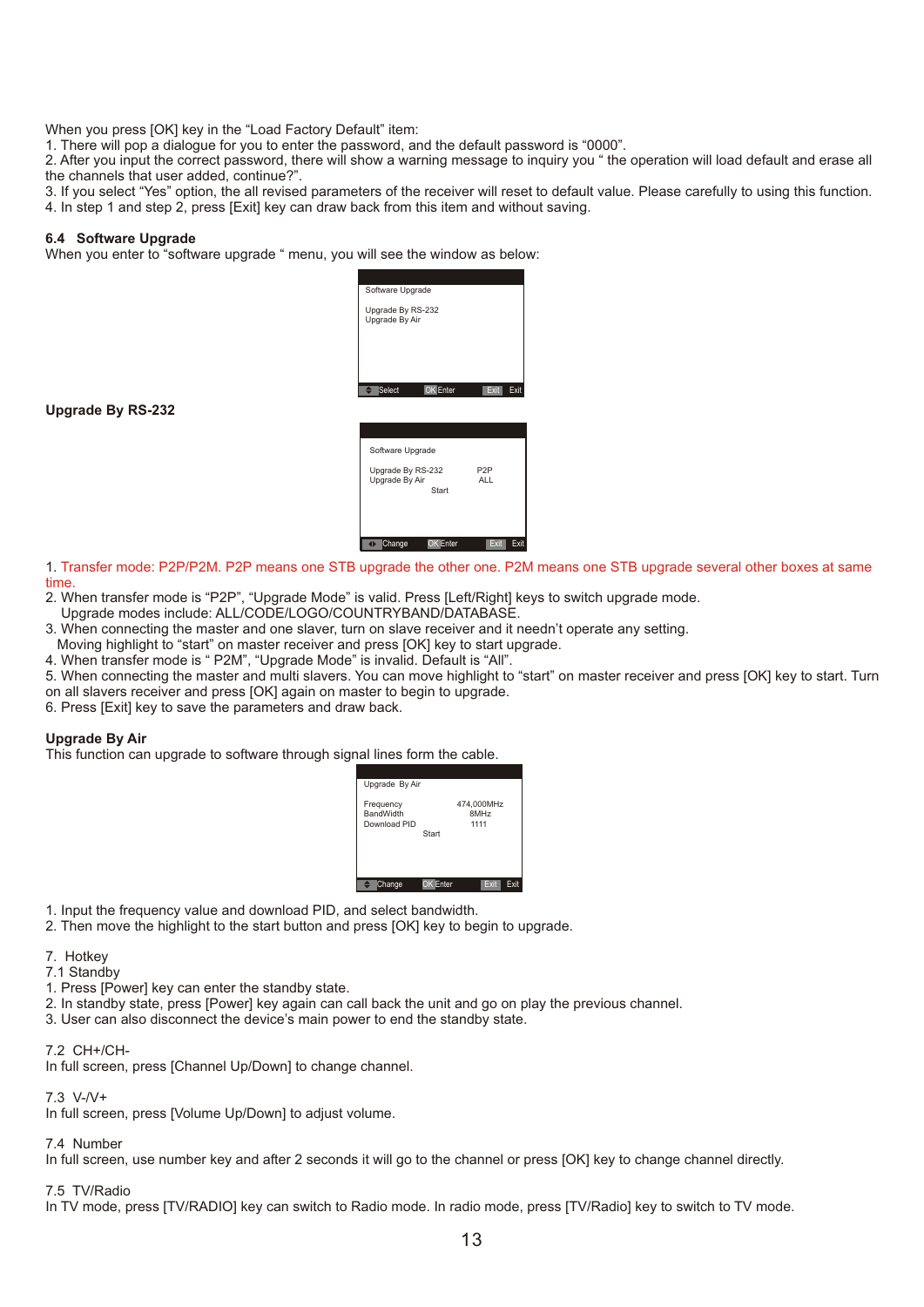7.6 Channel List

1. In full screen, press [OK] or [List] key can enter "channel list", please refer to TV channel list

for detail information.

2. In "Channel list" menu, press [OK] key to play the highlighted channel.

7.7 Audio

1. In full screen, press [Audio] key can open the "audio mode" window.



2. You can move highlight by press [Up/Down] key and switching each selection by press [Left/Right] key.

3. Press [Exit] key to exit.

7.8 EPG

1. The STB has an electronic program guide (EPG) to help you navigate channels through all the possible viewing options. The EPG supplies information such as channel listings and starting and ending times for all available programs.

Press [EPG] key to display EPG screen.

| <b>EPG</b>                                              |                           |            |      |       |
|---------------------------------------------------------|---------------------------|------------|------|-------|
| 0001 Pearl<br>0002 SRV 06<br>$0003$ Jade<br>0004 SRV 10 |                           | 2007/12/14 |      | 16:38 |
| PG-+ Page                                               | 1. Booking List 2. Change | OK Booking | Exit | Exit  |

2. Press [1] key can see the booked program list.

3. Press [2] key can switch to display all programs schedule information of the selected channel. The window is like below:

| 16:39<br>2007/12/14   |
|-----------------------|
| Now: 16:15-17:20      |
| W ( ) (S) (PG19L)     |
| Next: 17:20 --- 17:30 |
|                       |
| W()(S)(PG19L)         |
|                       |
|                       |
| Detail<br>3.          |
| Exite<br>Exit         |
|                       |

3. Press [exit] key to exit.

7.9 FAV

1. Press [FAV] key to open the favorite group window. Press [Up/Down] key to select favorite group. Press [OK] key to switch to the favorite group.

2. Then press [Left/Right] key to channel change between the favorite group.

7.10 Exit

1. [Exit] key can exit current menu.

7.11 Menu

1. [Menu] key can enter the menu or exit current menu.

7.12 Mute

1. Press [Mute] key to mute the sound and the screen will show up.

2. Press [Mute] key again to restore sound.

7.13 Recall

1. Press [Back] key will directly switch to the previous channel that you played before current channel.

7.14 Information

.1. In full screen, press [Info] key can open information bar. When information display, press [info] key again, then it will shows the parameters of current channel.